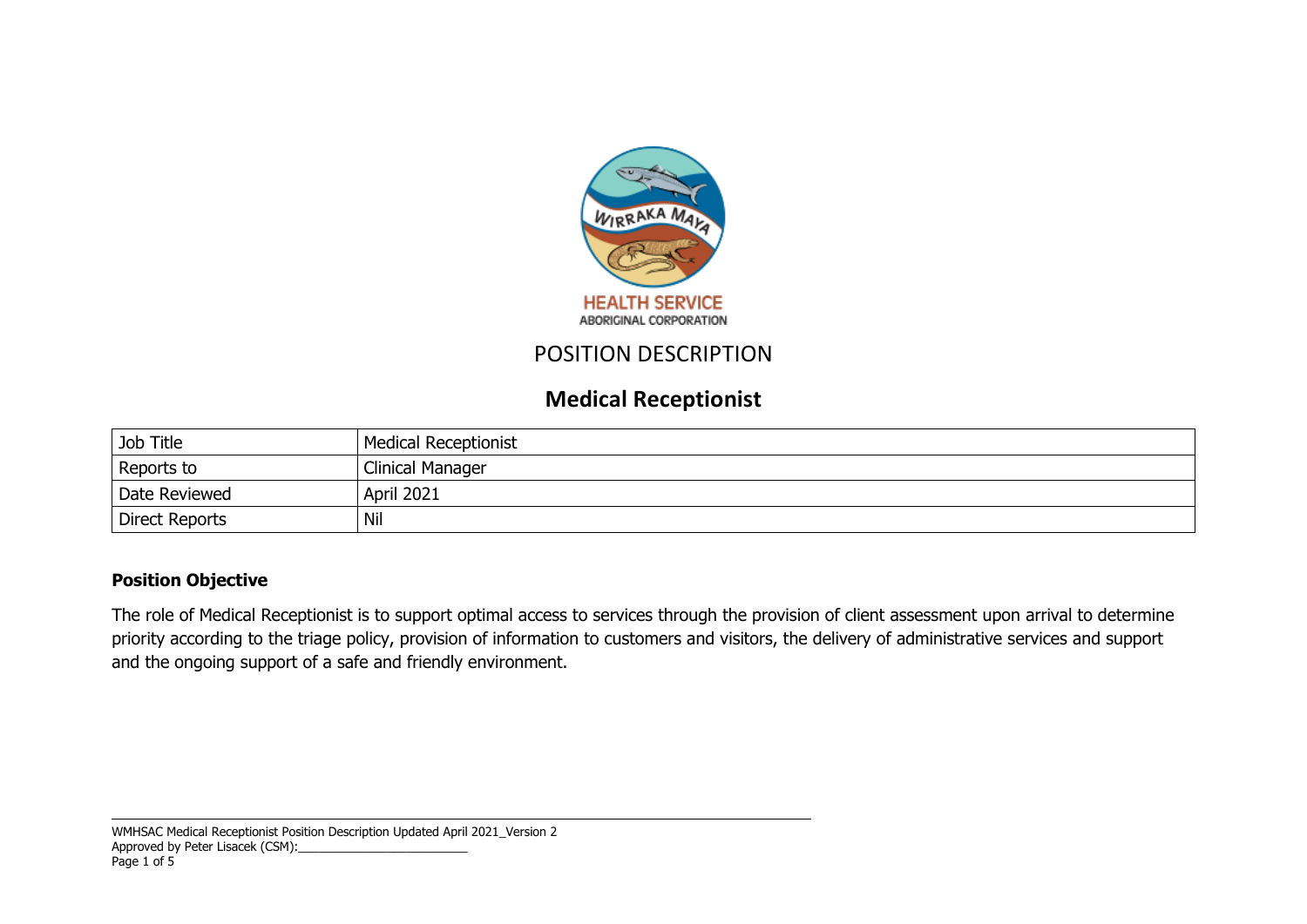## **1.** Position Responsibilities

| <b>Key Result Area (KRA)</b> | <b>Key Performance Indicators (KPI)</b>                                                                                                                                                                                                                                                                                                                                                                                                                                                                                                                                                                                                                                                                                                                                                                                                                                                                                                                                      | <b>Measures</b>                                                                                                                                                                                                                                                                                                                                                                                                                                                                                                                                                                                                                                                                            |
|------------------------------|------------------------------------------------------------------------------------------------------------------------------------------------------------------------------------------------------------------------------------------------------------------------------------------------------------------------------------------------------------------------------------------------------------------------------------------------------------------------------------------------------------------------------------------------------------------------------------------------------------------------------------------------------------------------------------------------------------------------------------------------------------------------------------------------------------------------------------------------------------------------------------------------------------------------------------------------------------------------------|--------------------------------------------------------------------------------------------------------------------------------------------------------------------------------------------------------------------------------------------------------------------------------------------------------------------------------------------------------------------------------------------------------------------------------------------------------------------------------------------------------------------------------------------------------------------------------------------------------------------------------------------------------------------------------------------|
|                              |                                                                                                                                                                                                                                                                                                                                                                                                                                                                                                                                                                                                                                                                                                                                                                                                                                                                                                                                                                              |                                                                                                                                                                                                                                                                                                                                                                                                                                                                                                                                                                                                                                                                                            |
| <b>Medical Reception</b>     | Provide a welcoming and safe environment for<br>all clients and visitors;<br>Ensure that clients are provided with a high level<br>of service by reception staff;<br>Monitor clients and visitors in the waiting area to<br>ensure their needs are met;<br>Manage the client wait list efficiently and<br>consistently with triaging policies;<br>Assist with the specialist and allied health<br>service bookings as required;<br>Update patient biographic, emergency contacts,<br>Medicare and other relevant details on a regular<br>basis;<br>Manage and direct telephone<br>enquiries<br>efficiently and appropriately;<br>Manage follow-up appointments under the<br>direction of clinical staff;<br>Ensure that the reception area of the clinic is tidy<br>at all times and seats, toys and books in the<br>reception and waiting areas are cleaned daily<br>and as required;<br>Ensure transport slips are completed, and cards<br>are given to clients as needed. | Nil substantiated complaints regarding<br>service received or reception environment;<br>Nil breaches of triaging policies;<br>Specialist/Allied Health bookings are<br>accurate and completed as requested;<br>Patient information in Communicare is up to<br>date and accurate;<br>Telephone enquires directed appropriately;<br>Follow up appointments appropriately<br>actioned as requested by Clinical staff;<br>Reception area is tidy at all times;<br>Items within reception area<br>$\bullet$<br>(seats/toys/books) are cleaned daily or as<br>required;<br>Transport organised for clients in a timely<br>manner;<br>Transport slips evenly distributed to<br>Transport Drivers. |
| <b>Administrative Duties</b> | Ensure that filing is performed accurately and<br>$\bullet$<br>promptly;<br>Archive client files consistent with the policies of<br>the organisation;                                                                                                                                                                                                                                                                                                                                                                                                                                                                                                                                                                                                                                                                                                                                                                                                                        | Filing is up to date;<br>$\bullet$<br>Nil breaches of archiving policies;<br>Documents scanned correctly;<br>Scanning is up to date.                                                                                                                                                                                                                                                                                                                                                                                                                                                                                                                                                       |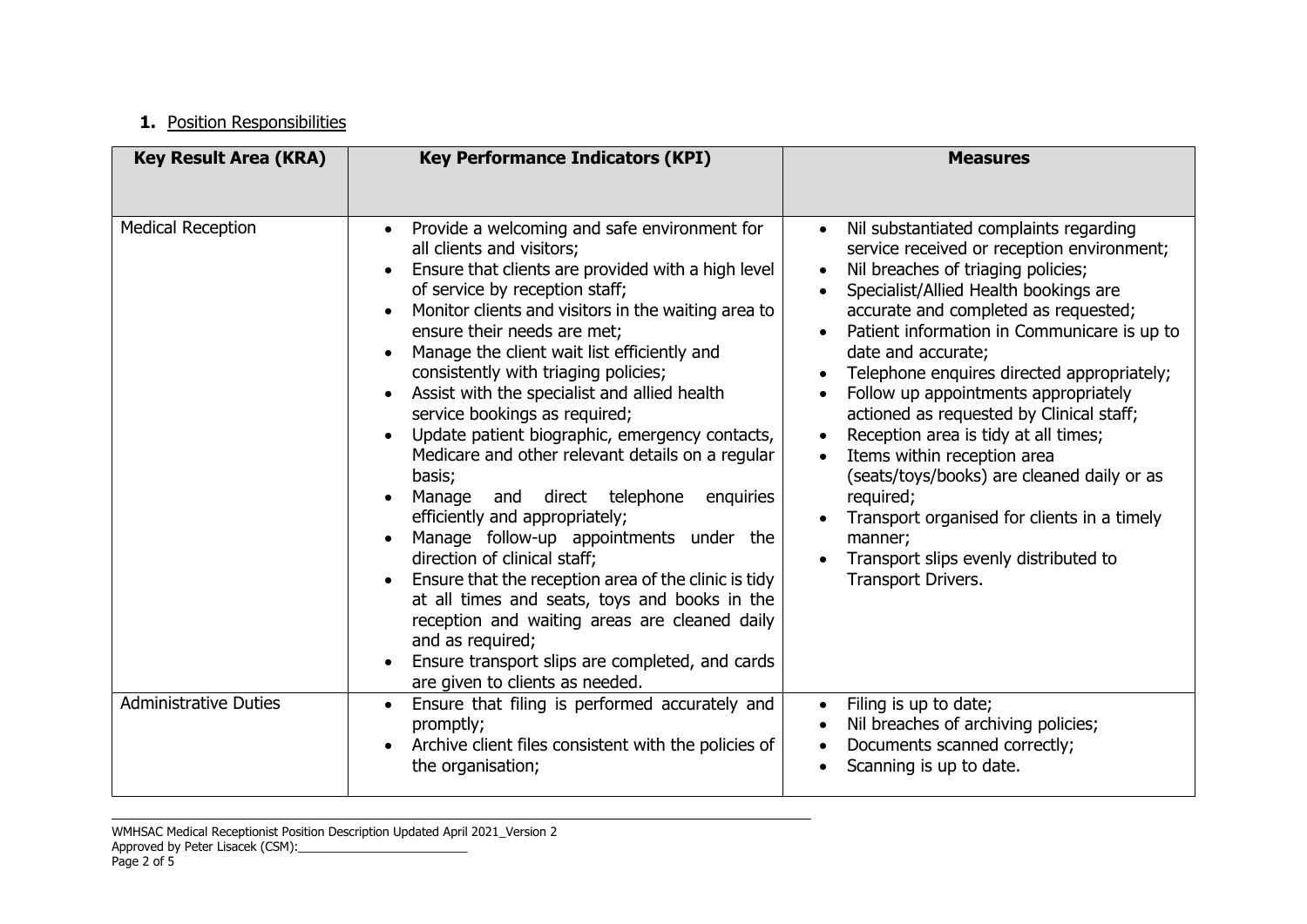|                                               | medical<br>accurate<br>scanning<br>0f<br>Ensure<br>$\bullet$<br>documentation;<br>Ensure that all communications are dealt with<br>professionally and consistent with policies and<br>procedures;<br>Manage patient requests for medical records<br>"transfer in" or "transfer out" consistent with<br>policies;<br>Attend to administrative duties in a timely and<br>professional<br>assigned<br>manner<br>by<br>as<br>Management.              |                                                                                                                                                                                                                                                                                                                                             |
|-----------------------------------------------|---------------------------------------------------------------------------------------------------------------------------------------------------------------------------------------------------------------------------------------------------------------------------------------------------------------------------------------------------------------------------------------------------------------------------------------------------|---------------------------------------------------------------------------------------------------------------------------------------------------------------------------------------------------------------------------------------------------------------------------------------------------------------------------------------------|
| Professional Responsibilities                 | Work in collaboration with the Senior Medical<br>Receptionist, Clinical Manager and Clinical<br>Coordinator on all relevant issues;<br>Maintain the highest standards of professional<br>conduct;<br>Participate in and contribute to the successful<br>outcomes of the organisation;<br>Participate in research activities within the<br>services as required;<br>Participate in team meetings and all-of-service<br>staff meetings as required. | Effective relationship between Senior<br>$\bullet$<br>Medical Receptionist, Clinical Manager and<br>Clinical Coordinator, no substantiated<br>complaints;<br>Behaviour is consistent with the values and<br>behaviours in all interactions with<br>stakeholders;<br>Attendance at all team meetings the trainee<br>is available for attend. |
| Commitment to Values and<br><b>Behaviours</b> | <b>Respect:</b> We treat everyone with courtesy and<br>$\bullet$<br>have regard for their dignity;<br><b>Integrity:</b> We always act with honesty and are<br>accountable for our actions.<br>Leadership: We display and model positive<br>influence towards others.<br>Innovation: We encourage new and better<br>ways of doing things.<br><b>Customer Focus:</b> Our Stakeholders are at the<br>core of everything we do.                       | Positive feedback regarding demonstration<br>of values and behaviours;<br>Nil negative feedback regarding failure to<br>demonstrate values.                                                                                                                                                                                                 |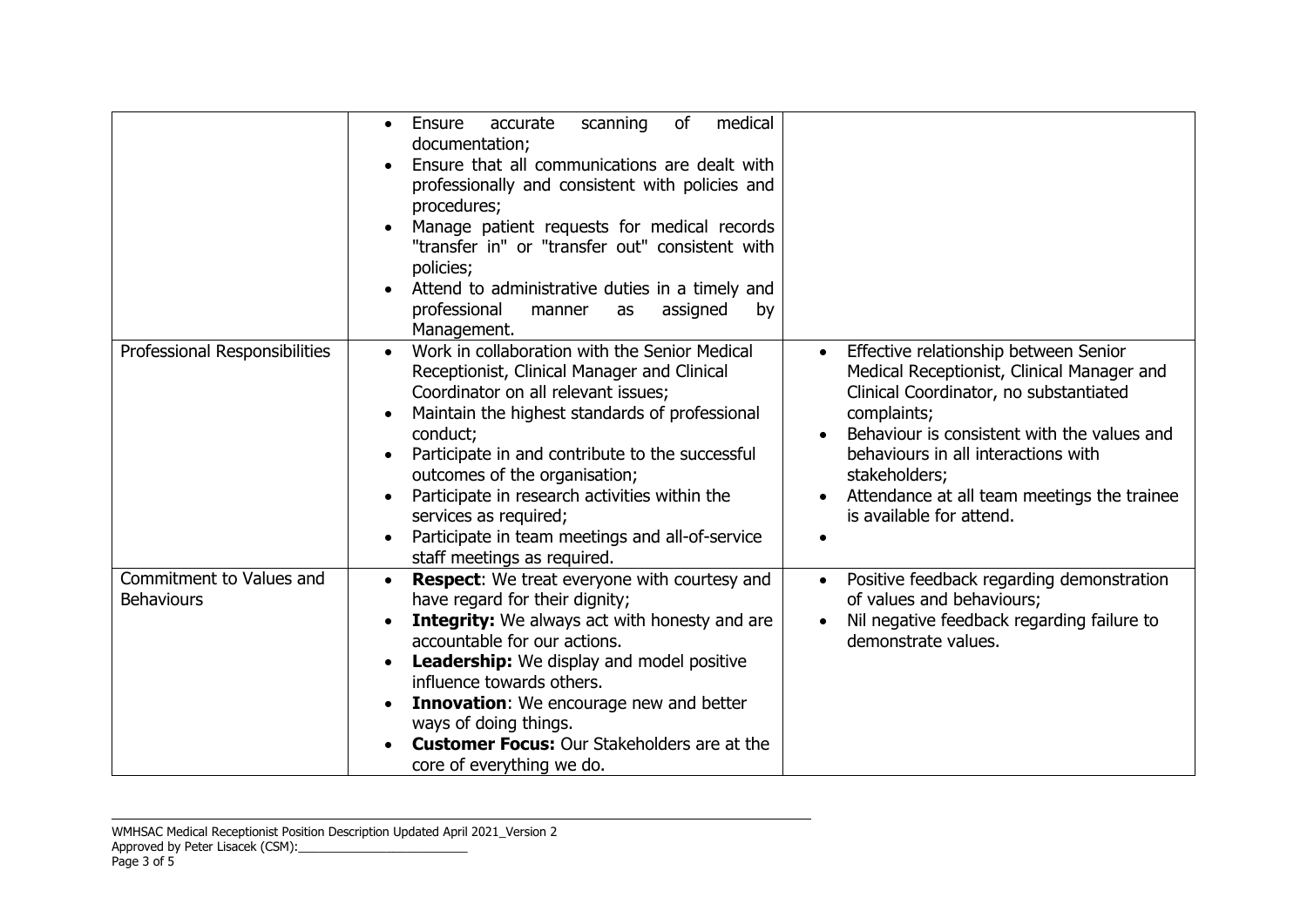|                                          | <b>Teamwork:</b> We develop relationships which<br>enable us to help one another                                                                                                                                              |                                                                                                                         |  |
|------------------------------------------|-------------------------------------------------------------------------------------------------------------------------------------------------------------------------------------------------------------------------------|-------------------------------------------------------------------------------------------------------------------------|--|
| Quality Improvement<br><b>Activities</b> | Take a leadership role in continual quality<br>improvement in the delivery of client services;<br>Ensure all standards are maintained consistent<br>with evidence based best practice standards as<br>applicable to the role. | Evidence of reviewing and improving client<br>services;<br>100% compliance with practice standards<br>where applicable. |  |
| <b>Infection Control</b>                 | Maintain infection control principles, policies<br>and procedures at all times and demonstrate<br>leadership in infection control.                                                                                            | Nil breaches of Infection Control policies and<br>procedures.                                                           |  |
| Health and Safety                        | Ensures compliance with health and safety<br>policies and procedures which reduces risk,<br>employee incidents and injuries.                                                                                                  | Nil breaches of Health and Safety Policies<br>and procedures.                                                           |  |
| <b>Other Duties</b>                      | Other duties as requested by Line or Senior<br>Manager                                                                                                                                                                        | Other duties completed in a timely manner.                                                                              |  |

### **Selection Criteria/Work Related Requirements**

### **ESSENTIAL**

- Excellent verbal communication skills;
- Excellent written communication skills;
- Good interpersonal skills;
- Excellent computer skills with the ability to learn the software used by the service;
- Current First Aid Certificate, or willingness to obtain one;
- National Police Clearance, or willingness to obtain one;
- Valid Western Australia Working with Children Check Card, or willingness to obtain one;
- Aboriginality is essential for this position as per the Equal Opportunity Act 1984.

### **DESIRABLE**

• Previous reception experience;